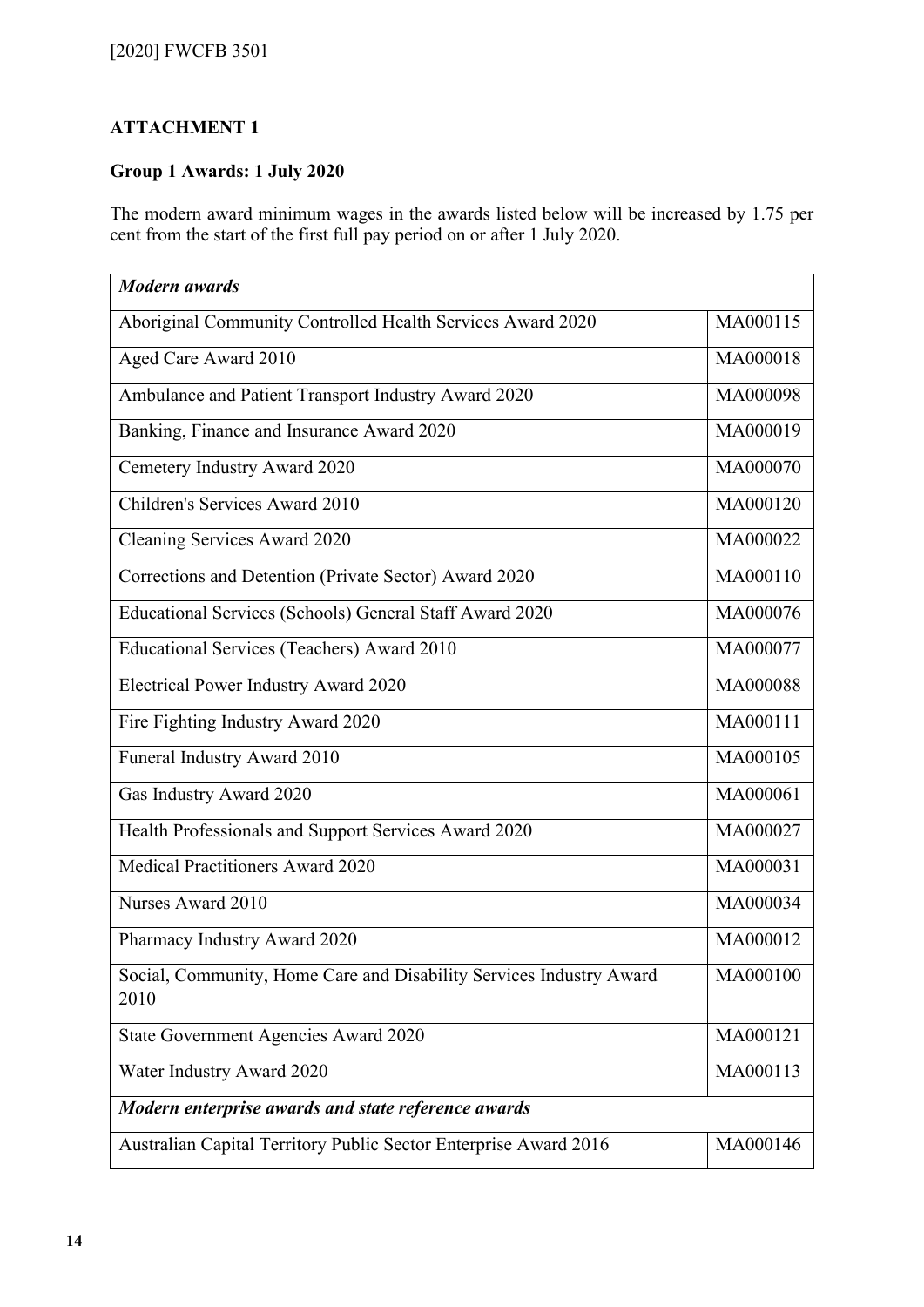| <b>Modern</b> awards                                                    |          |
|-------------------------------------------------------------------------|----------|
|                                                                         |          |
| Australian Federal Police Enterprise Award 2016;                        | MA000142 |
|                                                                         |          |
| Christmas Island Administration Award 2016                              | MA000149 |
|                                                                         |          |
|                                                                         |          |
| Reserve Bank of Australia Award 2016                                    | MA000140 |
|                                                                         |          |
| Northern Territory Public Sector Enterprise Award 2016                  | MA000151 |
|                                                                         |          |
| Nurses and Midwives (Victoria) State Reference Public Sector Award 2015 | MA000125 |
|                                                                         |          |
|                                                                         | MA000131 |
| Nurses (ANMF – Victorian Local Government Award) 2015                   |          |
|                                                                         |          |
| Victorian Government Schools Award 2016                                 | MA000155 |
|                                                                         |          |
| Victorian Government Schools – Early Childhood – Award 2016             | MA000152 |
|                                                                         |          |
| Victorian Local Government (Early Childhood Education Employees) 2016   | MA000150 |
|                                                                         |          |
|                                                                         |          |
| Victorian State Government Agencies Award 2015                          | MA000134 |
|                                                                         |          |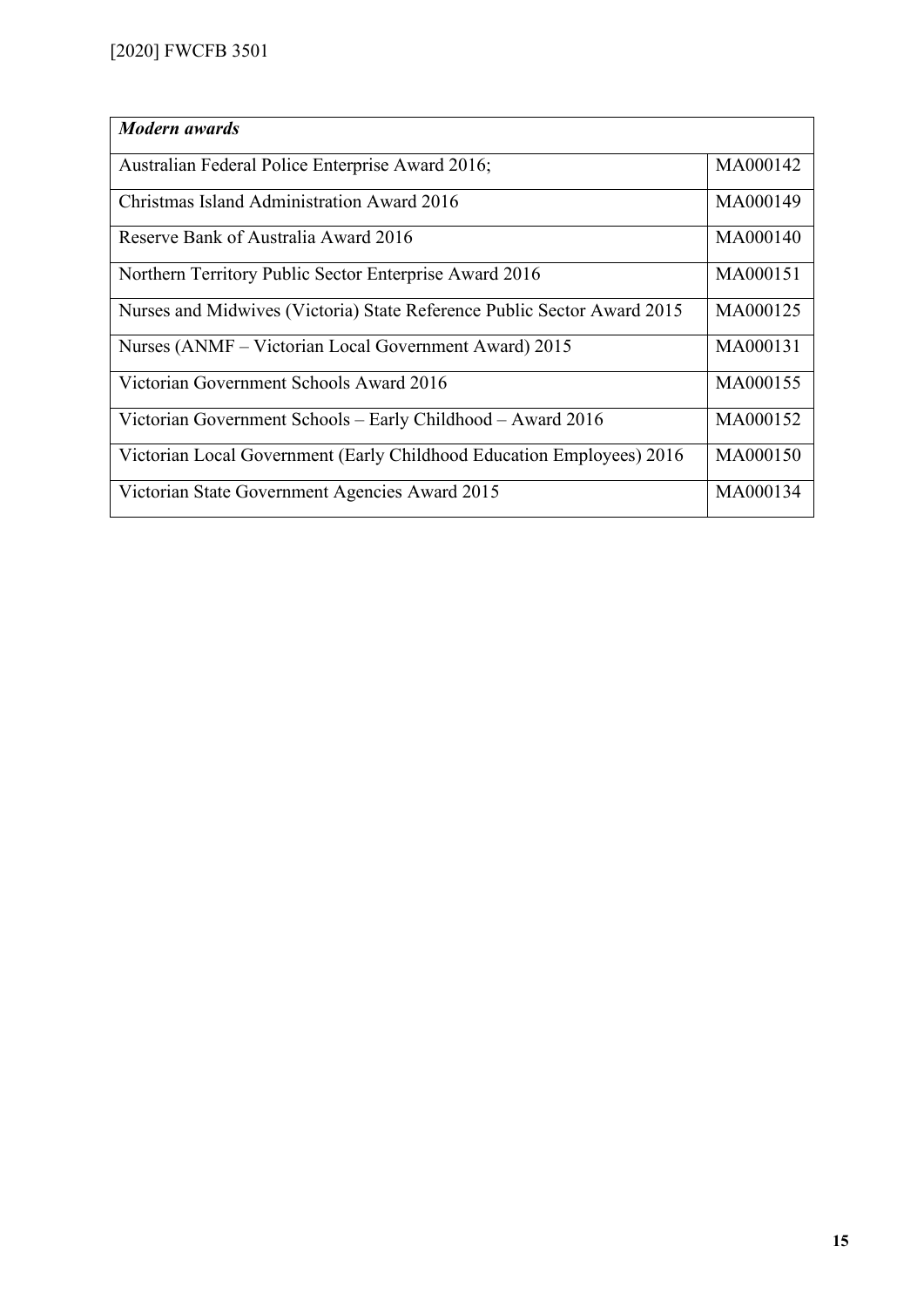## **Group 2 Awards: 1 November 2020**

The modern award minimum wages in the awards listed below will be increased by 1.75 per cent from the start of the first full pay period on or after 1 November 2020.

| <b>Modern</b> awards                                             |          |
|------------------------------------------------------------------|----------|
| Aluminium Industry Award 2020                                    | MA000060 |
| Animal Care and Veterinary Services Award 2020                   | MA000118 |
| <b>Aquaculture Industry Award 2020</b>                           | MA000114 |
| <b>Architects Award 2020</b>                                     | MA000079 |
| <b>Asphalt Industry Award 2020</b>                               | MA000054 |
| Australian Government Industry Award 2016                        | MA000153 |
| <b>Black Coal Mining Industry Award 2010</b>                     | MA000001 |
| Book Industry Award 2020                                         | MA000078 |
| Broadcasting, Recorded Entertainment and Cinemas Award 2010      | MA000091 |
| Building and Construction General On-site Award 2010             | MA000020 |
| <b>Business Equipment Award 2010</b>                             | MA000021 |
| Car Parking Award 2020                                           | MA000095 |
| Cement, Lime and Quarrying Award 2020                            | MA000055 |
| Clerks—Private Sector Award 2010                                 | MA000002 |
| Coal Export Terminals Award 2020                                 | MA000045 |
| <b>Concrete Products Award 2020</b>                              | MA000056 |
| <b>Contract Call Centres Award 2020</b>                          | MA000023 |
| Cotton Ginning Award 2020                                        | MA000024 |
| Dredging Industry Award 2020                                     | MA000085 |
| Educational Services (Post-Secondary Education) Award 2020       | MA000075 |
| Electrical, Electronic and Communications Contracting Award 2010 | MA000025 |
| Food, Beverage and Tobacco Manufacturing Award 2010              | MA000073 |
| Gardening and Landscaping Services Award 2020                    | MA000101 |
| Graphic Arts, Printing and Publishing Award 2010                 | MA000026 |
| Higher Education Industry-Academic Staff-Award 2020              | MA000006 |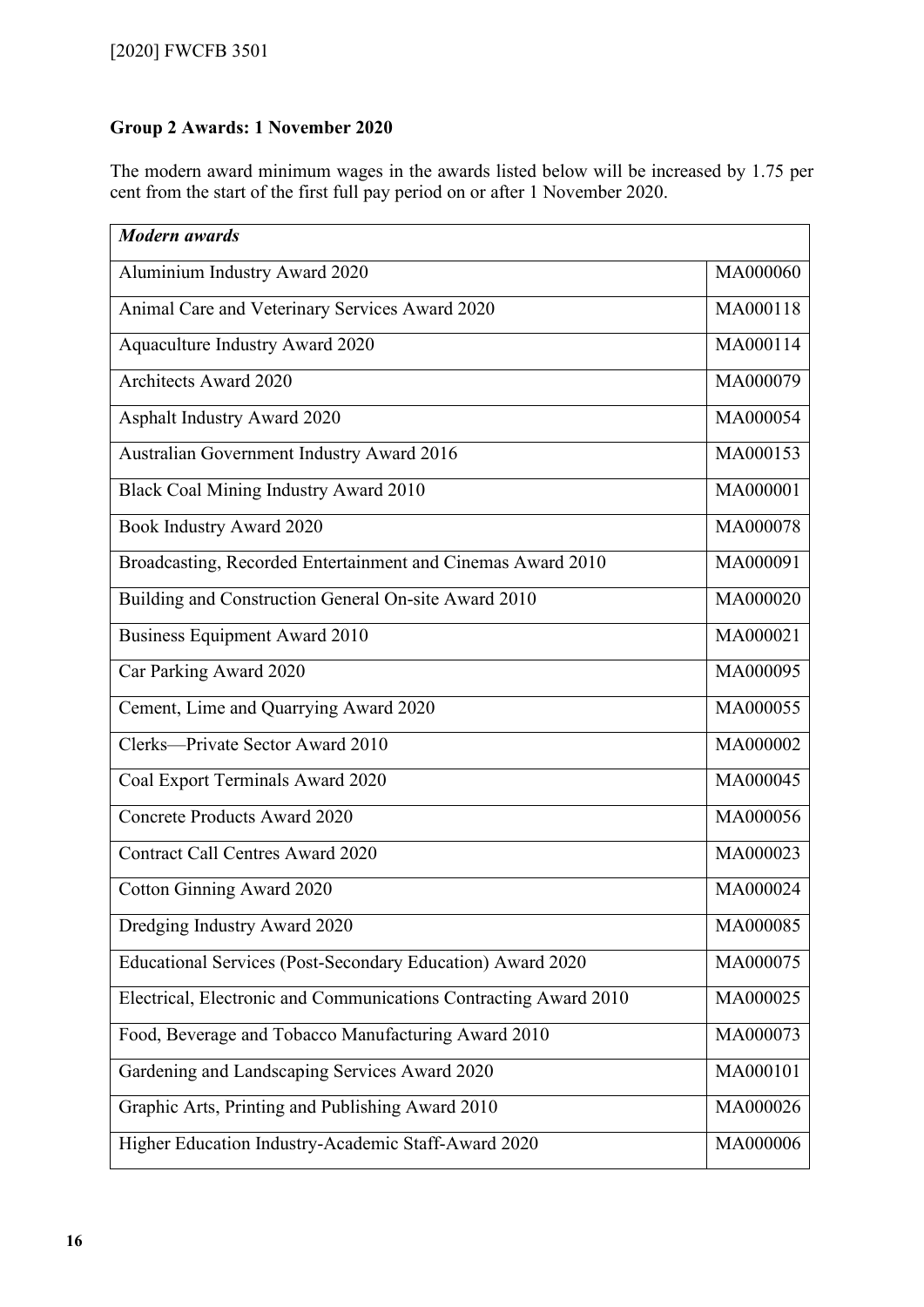| <b>Modern</b> awards                                               |          |
|--------------------------------------------------------------------|----------|
| Higher Education Industry-General Staff-Award 2020                 | MA000007 |
| Horticulture Award 2010                                            | MA000028 |
| Hydrocarbons Field Geologists Award 2020                           | MA000064 |
| Hydrocarbons Industry (Upstream) Award 2020                        | MA000062 |
| Joinery and Building Trades Award 2010                             | MA000029 |
| Journalists Published Media Award 2010                             | MA000067 |
| Labour Market Assistance Industry Award 2020                       | MA000099 |
| Legal Services Award 2020                                          | MA000116 |
| Local Government Industry Award 2020                               | MA000112 |
| Manufacturing and Associated Industries and Occupations Award 2020 | MA000010 |
| Marine Towage Award 2020                                           | MA000050 |
| Maritime Offshore Oil and Gas Award 2020                           | MA000086 |
| Market and Social Research Award 2020                              | MA000030 |
| Meat Industry Award 2020                                           | MA000059 |
| Mining Industry Award 2020                                         | MA000011 |
| Miscellaneous Award 2020                                           | MA000104 |
| Mobile Crane Hiring Award 2010                                     | MA000032 |
| Oil Refining and Manufacturing Award 2020                          | MA000072 |
| Passenger Vehicle Transportation Award 2020                        | MA000063 |
| Pastoral Award 2010                                                | MA000035 |
| Pest Control Industry Award 2020                                   | MA000097 |
| Pharmaceutical Industry Award 2010                                 | MA000069 |
| Plumbing and Fire Sprinklers Award 2010                            | MA000036 |
| Port Authorities Award 2020                                        | MA000051 |
| Ports, Harbours and Enclosed Water Vessels Award 2020              | MA000052 |
| Poultry Processing Award 2020                                      | MA000074 |
| Premixed Concrete Award 2020                                       | MA000057 |
| Professional Diving Industry (Industrial) Award 2020               | MA000108 |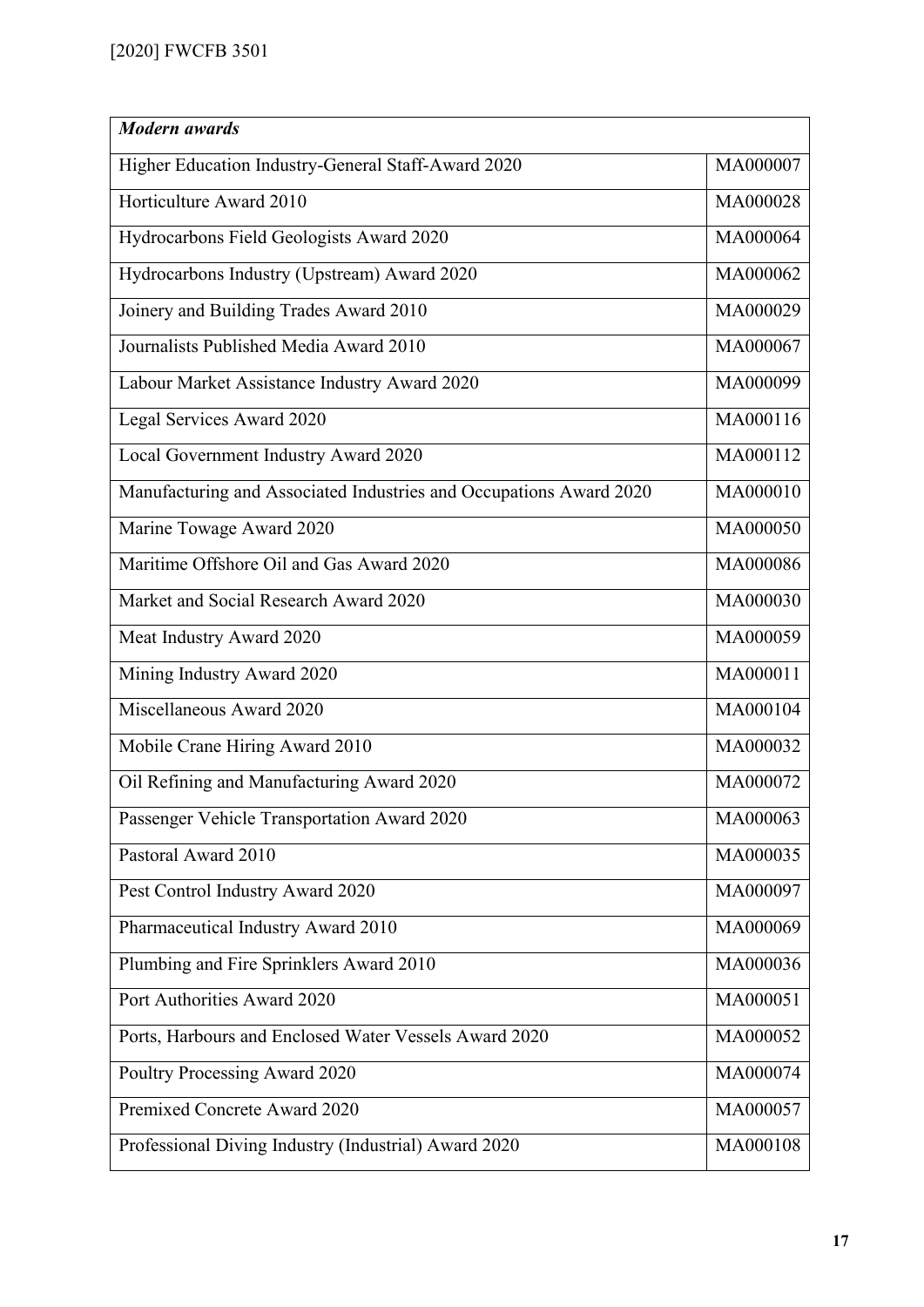| <b>Modern</b> awards                                                                           |          |
|------------------------------------------------------------------------------------------------|----------|
| Professional Employees Award 2020                                                              | MA000065 |
| Rail Industry Award 2020                                                                       | MA000015 |
| Real Estate Industry Award 2020                                                                | MA000106 |
| Road Transport (Long Distance Operations) Award 2020                                           | MA000039 |
| Road Transport and Distribution Award 2020                                                     | MA000038 |
| Salt Industry Award 2010                                                                       | MA000107 |
| Seafood Processing Award 2020                                                                  | MA000068 |
| Seagoing Industry Award 2010                                                                   | MA000122 |
| Security Services Award 2020                                                                   | MA000016 |
| Silviculture Award 2020                                                                        | MA000040 |
| Stevedoring Industry Award 2020                                                                | MA000053 |
| Storage Services and Wholesale Award 2020                                                      | MA000084 |
| Sugar Industry Award 2020                                                                      | MA000087 |
| Supported Employment Services Award 2020                                                       | MA000103 |
| Surveying Award 2020                                                                           | MA000066 |
| Telecommunications Services Award 2010                                                         | MA000041 |
| Textile, Clothing, Footwear and Associated Industries Award 2010                               | MA000017 |
| Timber Industry Award 2010                                                                     | MA000071 |
| Transport (Cash in Transit) Award 2020                                                         | MA000042 |
| Waste Management Award 2020                                                                    | MA000043 |
| Wool Storage, Sampling and Testing Award 2010                                                  | MA000044 |
| Modern enterprise awards and state reference awards                                            |          |
| Aboriginal Legal Rights Movement 2016                                                          | MA000139 |
| Australia Post Enterprise Award 2015                                                           | MA000137 |
| Australian Broadcasting Corporation Enterprise Award 2016                                      | MA000147 |
| Australian Bureau of Statistics (Interviewers) Award 2016                                      | MA000143 |
| Australian Nuclear Science and Technology Organisation (ANSTO)<br><b>Enterprise Award 2016</b> | MA000144 |
| Australian Public Service Enterprise Award 2015                                                | MA000124 |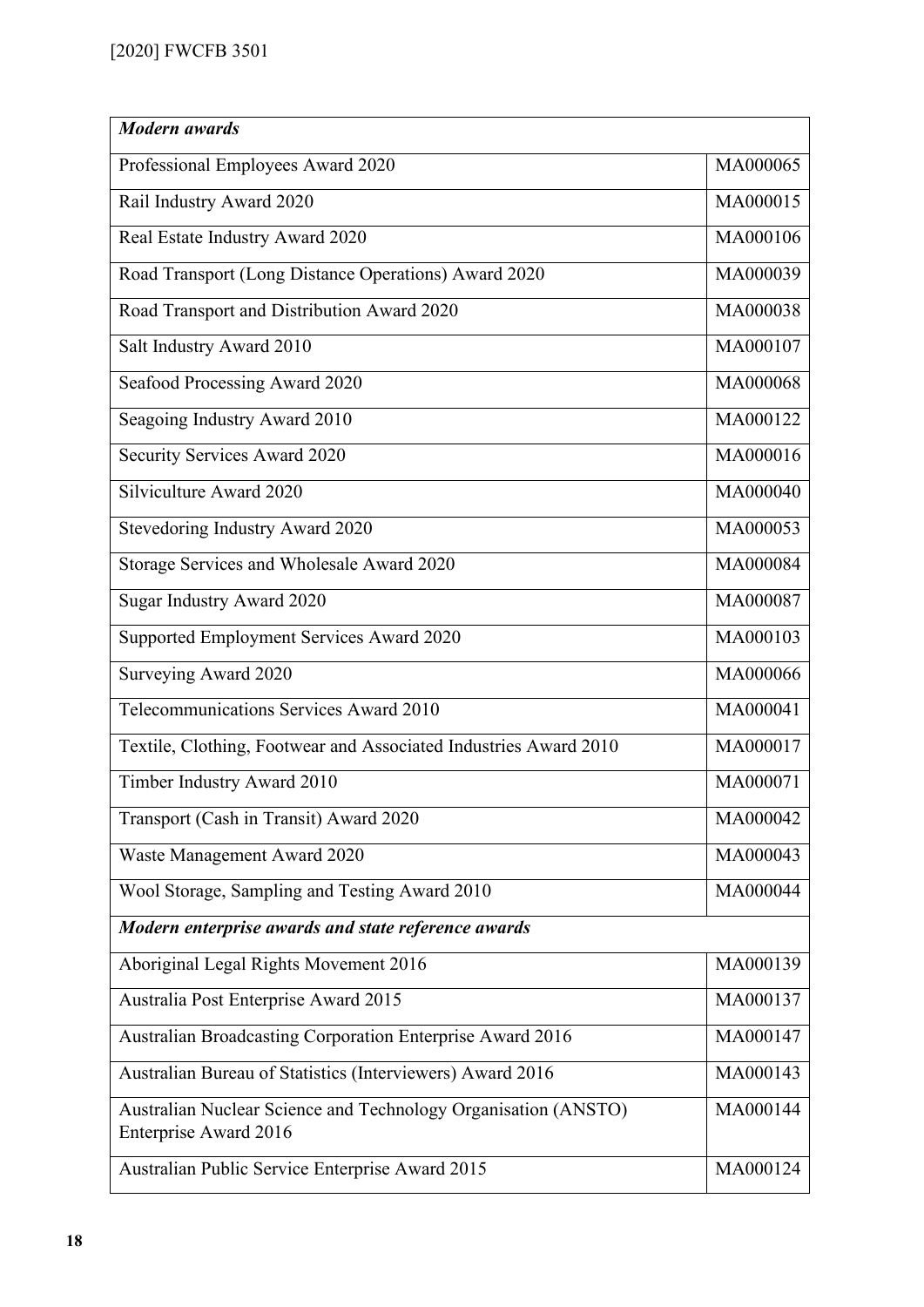| <b>Modern</b> awards                                                          |          |
|-------------------------------------------------------------------------------|----------|
| Chullora Printing Award 2015                                                  | MA000127 |
| CSIRO Enterprise Award 2016                                                   | MA000148 |
| GrainCorp Country Operations Award 2015                                       | MA000138 |
| Metropolitan Newspapers (South Australia and Tasmania) Printing Award<br>2015 | MA000130 |
| Northern Territory News Award 2015                                            | MA000129 |
| Note Printing Australia Award 2016                                            | MA000156 |
| Optus Award 2015                                                              | MA000133 |
| Parliamentary Departments Staff Enterprise Award 2016                         | MA000145 |
| Printing Industry – Herald & Weekly Times – Production Award 2015             | MA000126 |
| Queensland Newspapers Pty Ltd Printing (Murrarie) Award 2015                  | MA000128 |
| Telstra Award 2015                                                            | MA000123 |
| Victorian Local Government Award 2015                                         | MA000132 |
| Victorian Public Service Award 2016                                           | MA000135 |
| Viterra Bulk Handling and Grain Storage, Pulses and Minerals Award 2015       | MA000136 |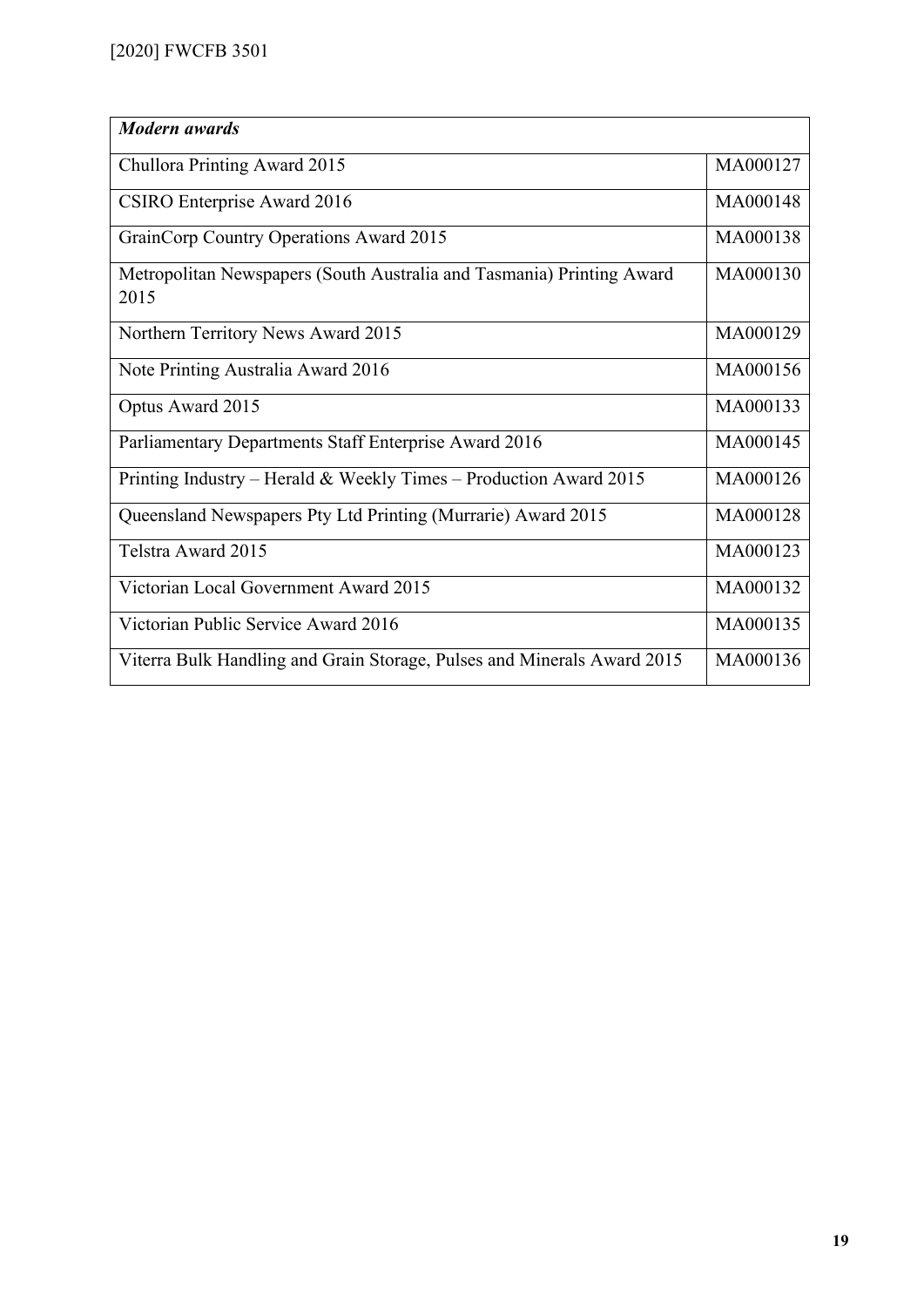## **Group 3 Awards: 1 February 2021**

The modern award minimum wages in the awards listed below will be increased by 1.75 per cent from the start of the first full pay period on or after 1 February 2021.

| <b>Modern</b> awards                                   |          |
|--------------------------------------------------------|----------|
| Air Pilots Award 2020                                  | MA000046 |
| Aircraft Cabin Crew Award 2020                         | MA000047 |
| Airline Operations-Ground Staff Award 2020             | MA000048 |
| Airport Employees Award 2020                           | MA000049 |
| Alpine Resorts Award 2020                              | MA000092 |
| Amusement, Events and Recreation Award 2020            | MA000080 |
| Commercial Sales Award 2020                            | MA000083 |
| Dry Cleaning and Laundry Industry Award 2020           | MA000096 |
| Fast Food Industry Award 2010                          | MA000003 |
| Fitness Industry Award 2010                            | MA000094 |
| General Retail Industry Award 2010                     | MA000004 |
| Hair and Beauty Industry Award 2010                    | MA000005 |
| Horse and Greyhound Training Award 2020                | MA000008 |
| Hospitality Industry (General) Award 2020              | MA000009 |
| Live Performance Award 2010                            | MA000081 |
| Mannequins and Models Award 2020                       | MA000117 |
| Marine Tourism and Charter Vessels Award 2020          | MA000093 |
| Nursery Award 2020                                     | MA000033 |
| Professional Diving Industry (Recreational) Award 2020 | MA000109 |
| Racing Clubs Events Award 2010                         | MA000013 |
| Racing Industry Ground Maintenance Award 2020          | MA000014 |
| Registered and Licensed Clubs Award 2010               | MA000058 |
| Restaurant Industry Award 2020                         | MA000119 |
| Sporting Organisations Award 2020                      | MA000082 |
| Travelling Shows Award 2020                            | MA000102 |